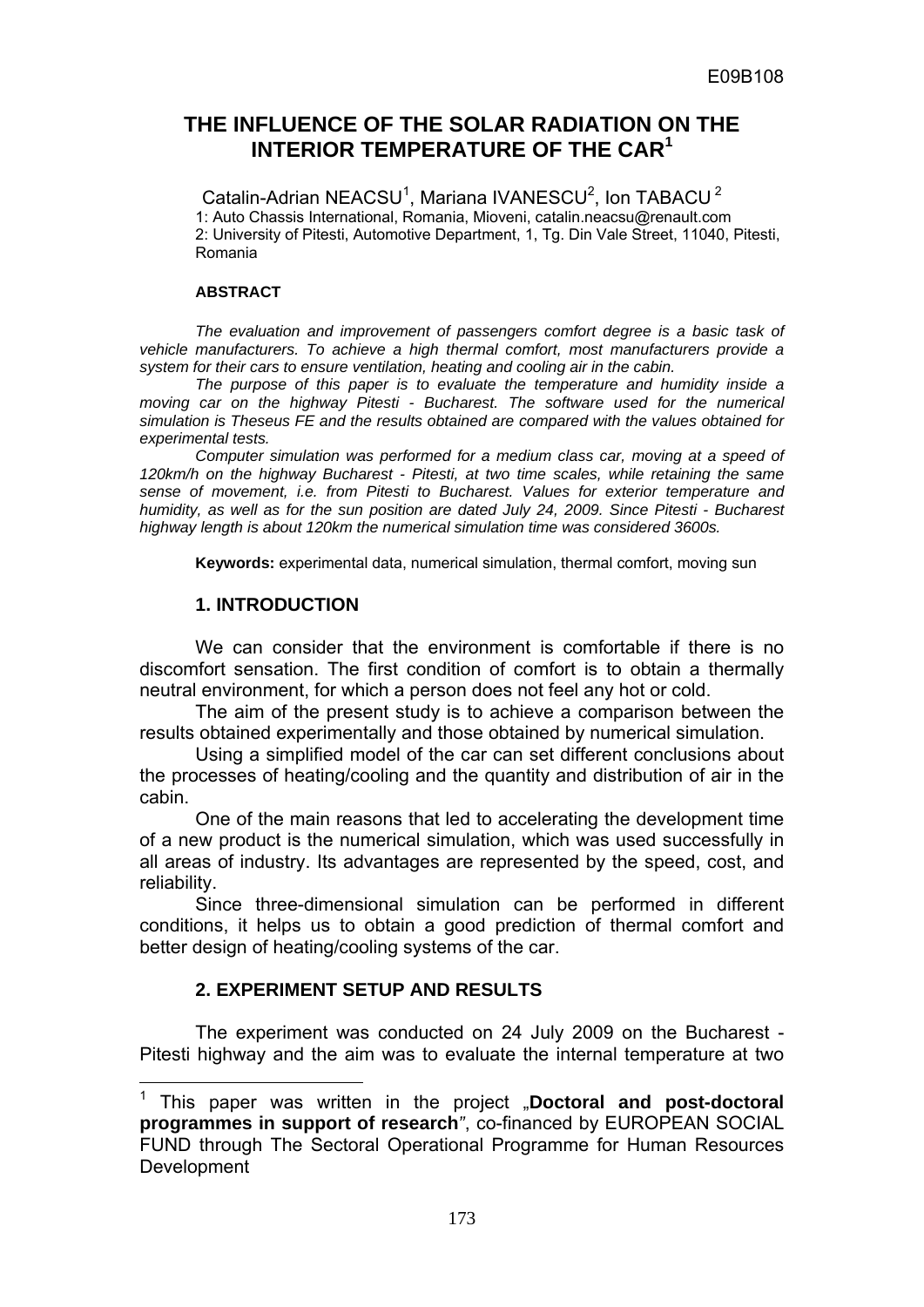different intervals, with and without the AC system on. The intervals choose for the simulations were 9:00-10:00 and 12:00-13:00.

Because we wanted to realize a comparison, the route was covered with two identical cars, one with the AC on and the other with the AC off.

In the experiment, the vehicle speed was about 120km/h, and since the length of the highway is about 120km, the time needed to complete the experiment was one hour and the direction of travel was from Pitesti to **Bucharest** 

The internal temperature was measured at passenger head level using a thermocouple type temperature transducer. Data acquisition was performed using WEB DAQ/100 system connected to a laptop computer. The thermocouple used was type K with temperature ranges between -100 and 300°C.

To study the temperature-time dependence, the data transfer from the acquisition system to computer was made every 60 seconds.

In both situations were the AC system has been used, its parameters were identical (temperature, flow, type).

The experimental values for the four cases considered are presented in Table 1, considering the Case 1 between the hours 9:00-10:00 and Case 2 between 12:00-13:00.

| rapio in romporaturo varaoo mododrod oxpormiontany |       |                         |        |                         |  |  |  |
|----------------------------------------------------|-------|-------------------------|--------|-------------------------|--|--|--|
| Time[s]                                            |       | Temperature Case 1 [°C] |        | Temperature Case 2 [°C] |  |  |  |
|                                                    | AC ON | <b>ACC OFF</b>          | ACC ON | ACC OFF                 |  |  |  |
| 0                                                  | 29.0  | 29.0                    | 29.0   | 29.0                    |  |  |  |
| 300                                                | 25.8  | 32.2                    | 26.3   | 34.1                    |  |  |  |
| 600                                                | 24.6  | 34.2                    | 25.8   | 37.2                    |  |  |  |
| 900                                                | 23.8  | 35.6                    | 24.6   | 39.4                    |  |  |  |
| 1200                                               | 22.8  | 36.8                    | 23.7   | 40.8                    |  |  |  |
| 1500                                               | 22.3  | 37.5                    | 23.4   | 42.0                    |  |  |  |
| 1800                                               | 22.2  | 38.3                    | 23.2   | 42.9                    |  |  |  |
| 2100                                               | 22.0  | 39.1                    | 23.0   | 43.8                    |  |  |  |
| 2400                                               | 21.8  | 39.9                    | 22.9   | 44.2                    |  |  |  |
| 2700                                               | 21.6  | 40.5                    | 22.8   | 44.7                    |  |  |  |
| 3000                                               | 21.6  | 41.3                    | 22.7   | 45.0                    |  |  |  |
| 3300                                               | 21.5  | 42.0                    | 22.6   | 45.7                    |  |  |  |
| 3600                                               | 21.4  | 42.6                    | 22.6   | 46.0                    |  |  |  |

**Table 1. Temperature values measured experimentally** 

The exterior temperature and humidity were measured using a Lufft Opus 10 thermo-hygrograph and were measured at the beginning and at the end of each simulations. The values are presented in Table 2.

| Hour             | Temperature[°C] | Relative humidity <sup>[%]</sup> |  |  |  |  |
|------------------|-----------------|----------------------------------|--|--|--|--|
| $9:00$ (Pitesti) |                 |                                  |  |  |  |  |
| 10:00(Bucharest) |                 | يو۔                              |  |  |  |  |
| 12:00(Pitesti)   | ∩י              | 28                               |  |  |  |  |
| 13:00(Bucharest) | つつ              | 26                               |  |  |  |  |

**Table 2. Measured values for temperature and humidity**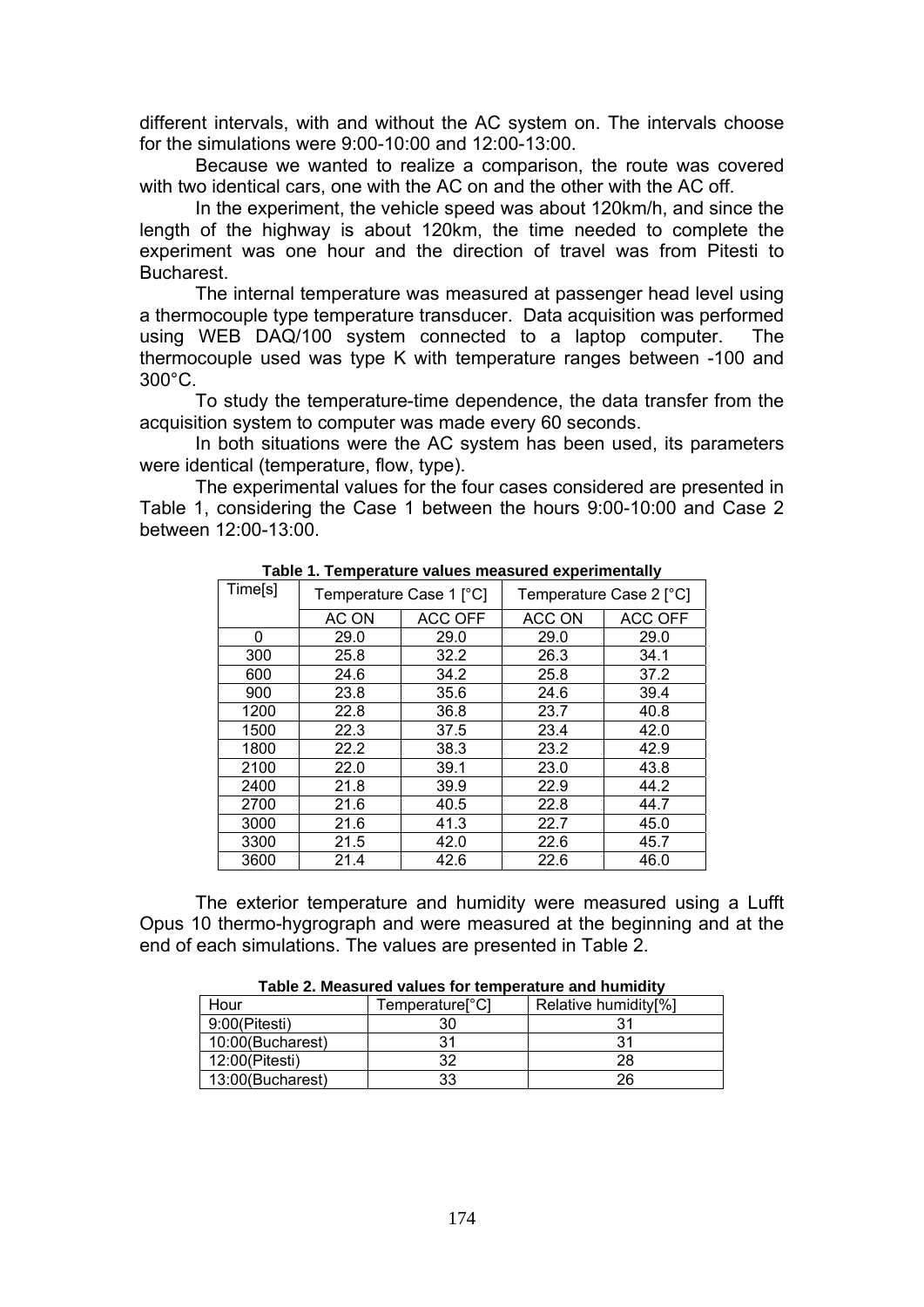### **3. NUMERICAL SIMULATION**

The software used for the simulation was Theseus-Fe 3.0, its benefits are represented by the short time needed to solve the problem, the good approximation of thermal comfort and heat transfer and the reliability of results.

#### 3.1 Exterior boundary conditions

As exterior boundary conditions we will use data from tables 1 and 2, but we need also data about the sun position on the sky, sky temperature and the solar radiation intensity.

The sky temperature was estimated based on an algorithm using the following series of equations [1]:

$$
T_{sky} = \varepsilon_s^{\frac{1}{4}} \cdot T_{ambient} \tag{1}
$$

where  $\varepsilon$ <sub>s</sub> is the sky emissivity and  $T_{ambient}$  is the ambient temperature measured in K.

$$
\varepsilon_{s} = 0.787 + 0.764 \cdot \ln\left(\frac{T_{dev}}{273}\right) \cdot F_{cloud}
$$
 (2)

where  $T_{dw}$  is the dewpoint temperature in K and  $F_{cloud}$  is the cloud cover factor.

$$
F_{cloud} = 1.0 + 0.24 \cdot N - 0.035 \cdot N^2 + 0.00028 \cdot N^3 \tag{3}
$$

where N is the "tenths cloud cover", taking values from 0.0 to 1.0

The solar radiation intensity values are taken from [2] and they represent the characteristic values for the month of July. They are presented in Table 3 together with the values for sky temperature, ambient relative humidity and ambient temperature.

| Hour             | Sun load<br>$[W/m^2]$ | Ambient<br>temperature [°C] | Ambient relative<br>humidity [%] | $\mathsf{\Gamma}_{\mathsf{sky}}\left[ {}^{\circ}\mathsf{C}\right]$ |
|------------------|-----------------------|-----------------------------|----------------------------------|--------------------------------------------------------------------|
| 9:00(Pitesti)    | 490                   | 30                          |                                  | 6,9                                                                |
| 10:00(Bucharest) | 592                   | 31                          |                                  | 7.9                                                                |
| 12:00(Pitesti)   | 681                   | 32                          | 28                               | 6.2                                                                |
| 13:00(Bucharest) | 657                   | 33                          | 26                               | 5.2                                                                |

**Table 3. Exterior boundary condition** 

Because we will simulate two different time intervals, we will need to find the sun position on the sky for each period, this being a date, geographical position and hour function.

We can find the values in tables, and considering the locations Pitesti and Bucharest with the geographical coordinates presented in Table 4 we will present in Table 5 the values that represent the sun position on the sky, the azimuth angle being reported to the geographical South[3].

|                  | Latitude N | Longitude E     |
|------------------|------------|-----------------|
| Pitesti          | 44°51'     | $24^{\circ}53'$ |
| <b>Bucharest</b> | 44°26'     | $26^{\circ}05'$ |

**Table 4. Geographical coordinates**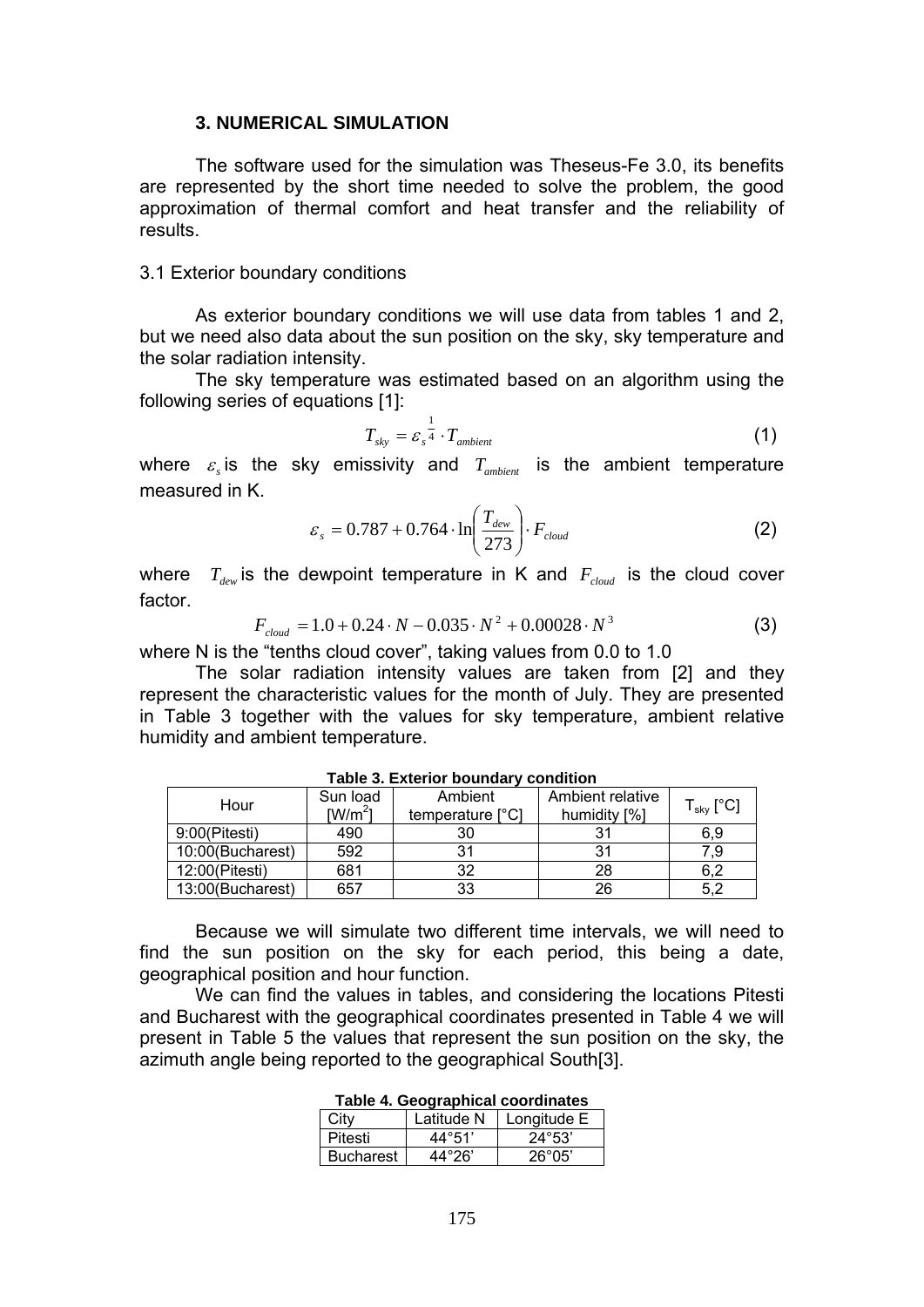| Time  |                     | Pitesti               |                     | <b>Bucharest</b> |
|-------|---------------------|-----------------------|---------------------|------------------|
|       | $\phi_\mathsf{alt}$ | $\phi_{\mathsf{azi}}$ | $\phi_{\text{alt}}$ | $\Phi$ azi       |
| 9:00  |                     | 283°                  |                     |                  |
| 10:00 |                     |                       | $51.6^\circ$        | $298.2^\circ$    |
| 12:00 | $64.3^\circ$        | $345.2^{\circ}$       |                     |                  |
| 13:00 |                     |                       | 10<br>64            | $20,7^\circ$     |

**Table 5. Sun position in geographical coordinates** 

In Theseus FE, the azimuth angle represents the angle between the sun direction and the Ox axis of vehicle, as we can see in Figure 1.

In the considered experiment, the angle between the Pitesti - Bucharest highway and the axis that represents the geographical South and can be represented as a straight line with a inclination about 298°, this being represented in Figure 2.<br>Valcea





**Figure 2.The geographical position of Pitesti-Bucharest highway** 

The equation used to calculate the azimuth angle needed for Theseus FE software is:

$$
\varphi_{aziTH} = \pi - (\alpha - \varphi_{aziS}) \tag{4}
$$

where:  $\varphi_{\text{airH}}$  is the azimuth angle used in Theseus in degrees,  $\alpha$  is the angle between the geographical south and the highway and  $\varphi_{\text{axis}}$  the sun azimuth angle according to South axis.

Using the formula (4), an approximate angle of 298° and the values in Table 5, we will obtain the values needed in Theseus FE for the azimuth angle. Those are presented in Table 6.

| .     |                                    |                       |                                    |                       |  |  |
|-------|------------------------------------|-----------------------|------------------------------------|-----------------------|--|--|
| Time  | Pitesti                            |                       | <b>Bucharest</b>                   |                       |  |  |
|       | $\boldsymbol{\phi}_{\mathsf{alt}}$ | $\phi_{\mathsf{azi}}$ | $\boldsymbol{\phi}_{\mathsf{alt}}$ | $\phi_{\mathsf{azi}}$ |  |  |
| 9:00  | $40.7^\circ$                       | 165                   |                                    |                       |  |  |
| 10:00 |                                    |                       | $51,6^\circ$                       | $180,2^\circ$         |  |  |
| 12:00 | $64.3^\circ$                       | $227^\circ$           |                                    |                       |  |  |
| 13:00 |                                    |                       | $\circ$                            | $262.7^{\circ}$       |  |  |

| Table 6. Sun position in Theseus FE |  |  |
|-------------------------------------|--|--|
|-------------------------------------|--|--|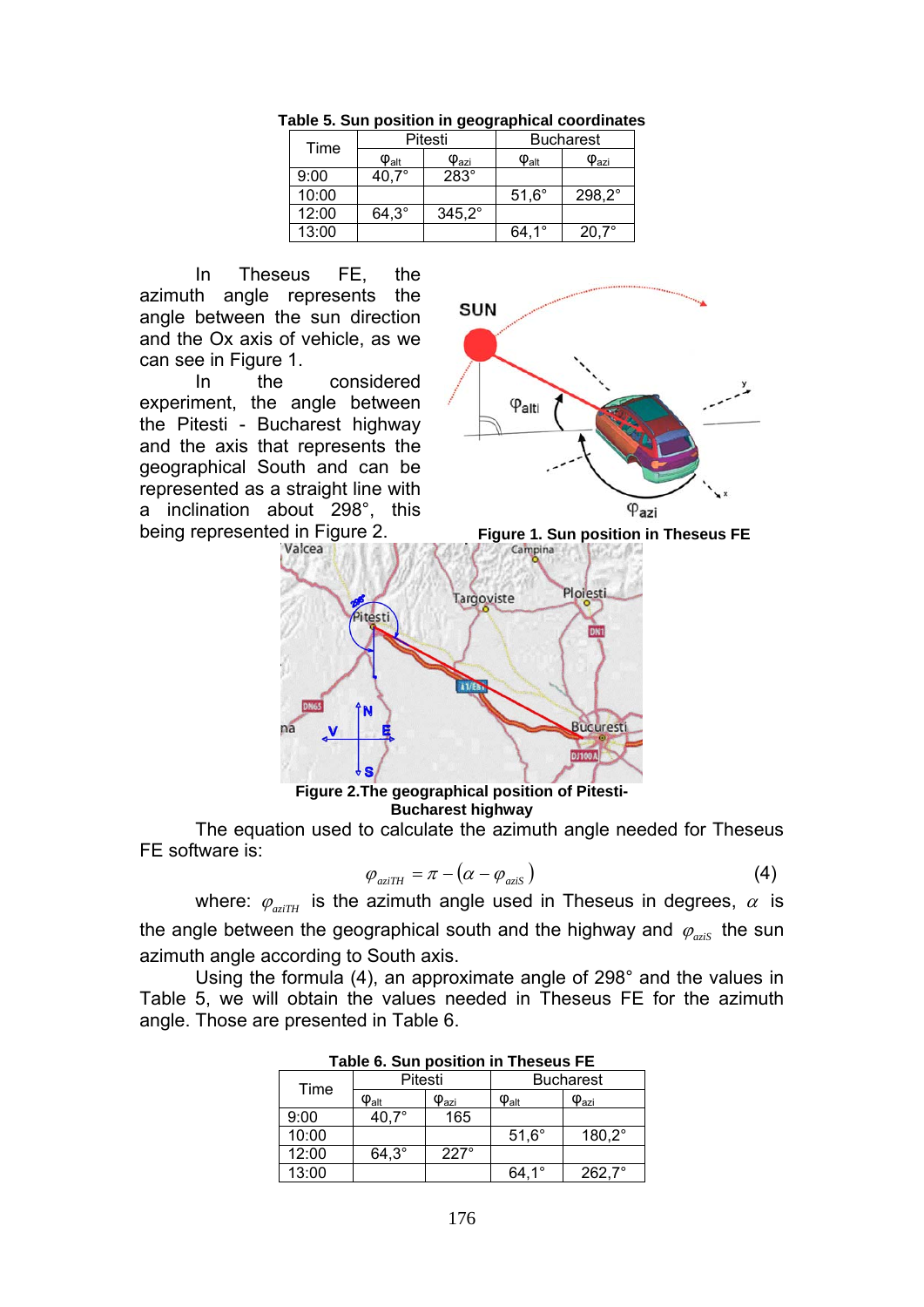### 3.2 Model creation

For the numerical simulation we used the CAD model of the vehicle used in the tests, but, because we wanted to evaluate only the temperature of the cabin, we kept just the elements that compose the interior of the car.

 Meshing of the model was made by Beta CAE ANSA software, obtaining a number of about 48000 elements with an average size of 20mm and distributed to 40 groups, each group being characterized by its material properties. A section in the thermal finite-element model is presented in Figure 3.



**Figure 3. Section in the thermal finiteelement model of the vehicle** 

3.3 Simulation set-up

The thermal model of the car was divided in three airzones, one that represent the interior of the car and the other two that represent the dashboard and the trunk. Their initial properties are presented in Table 7.

| Table / Alfzones initial conditions |                       |                                  |                             |  |  |  |
|-------------------------------------|-----------------------|----------------------------------|-----------------------------|--|--|--|
| Airzone                             | Volumelm <sup>3</sup> | Relative humidity <sup>[%]</sup> | Temperature <sup>o</sup> Cl |  |  |  |
| <i>Interior</i>                     |                       | 40                               |                             |  |  |  |
| Dashboard                           | 0.51                  | 40                               | 29                          |  |  |  |
| Trunk                               | ).20                  | 40                               | 29                          |  |  |  |

**Table 7 Airzones initial conditions** 

The characteristics of the air conditioning system are presented in the following Table 8

|          | Table 6. AC System characteristics |                                       |
|----------|------------------------------------|---------------------------------------|
| Time [s] | Air Temperature <sup>[°</sup> C]   | Air Flow $\left[\frac{m^3}{s}\right]$ |
| 0        | 22,0                               | 0,083                                 |
| 300      | 20,0                               | 0,083                                 |
| 600      | 19,0                               | 0,083                                 |
| 900      | 16,0                               | 0,083                                 |
| 1200     | 14.0                               | 0,083                                 |
| 1500     | 12,5                               | 0,083                                 |
| 3600     | 12,5                               | 0.083                                 |

| Table 8. AC system characteristics |  |                      |  |  |  |
|------------------------------------|--|----------------------|--|--|--|
|                                    |  | $\sim$ $\sim$ $\sim$ |  |  |  |

The speed of the car is considered constant on the entire simulation and is 120km/h which converts to 33.33m/s.

## **4. RESULTS**

The results obtained in the numerical simulation are presented in Table 9, together with the results obtained experimentally.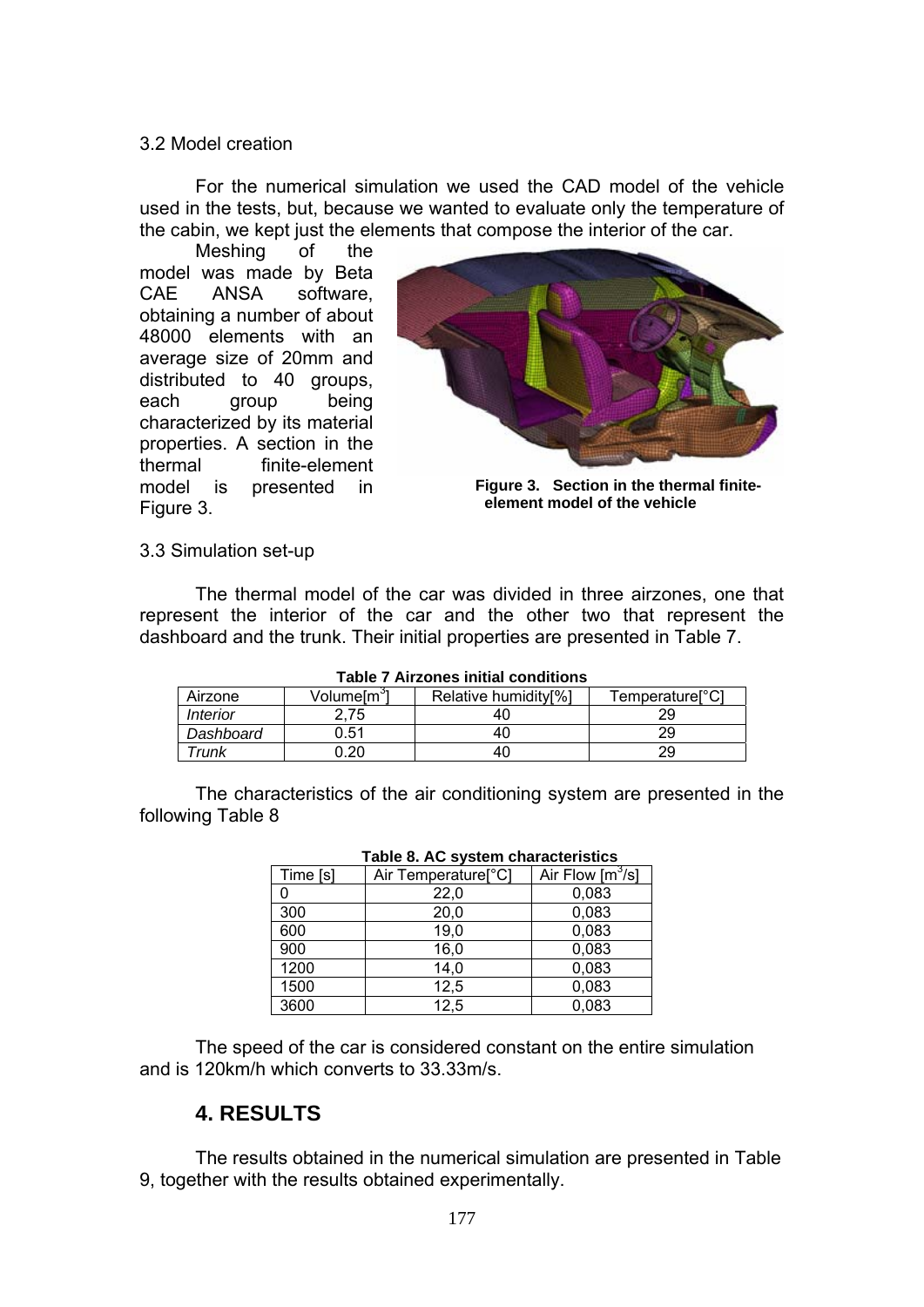In Graph 1 and Graph 2 are represented the temperature-time dependences in Case 1 and Case 2 respectively.

In Table 10 are presented average and maximum values for temperature on different components of the cabin.

| Time | Case $1 - T[^{\circ}C]$ |       |        | Case $2 - T[^{\circ}C]$ |      |                 |      |      |
|------|-------------------------|-------|--------|-------------------------|------|-----------------|------|------|
|      |                         | AC ON | AC OFF |                         |      | AC ON<br>AC OFF |      |      |
|      | Sim                     | Exp   | Sim    | Exp                     | Sim  | Exp             | Sim  | Exp  |
| 0    | 29                      | 29    | 29     | 29                      | 29   | 29              | 29   | 29   |
| 300  | 25                      | 25.8  | 31.8   | 32.2                    | 25.8 | 26.3            | 33.3 | 34.1 |
| 600  | 24.2                    | 24.6  | 33.5   | 34.2                    | 25.2 | 25.8            | 35.7 | 37.2 |
| 900  | 22.8                    | 23.8  | 34.7   | 35.6                    | 23.9 | 24.6            | 37.5 | 39.4 |
| 1200 | 21.6                    | 22.8  | 35.6   | 36.8                    | 22.8 | 23.7            | 38.9 | 40.8 |
| 1500 | 20.8                    | 22.3  | 36.4   | 37.5                    | 22.1 | 23.4            | 40   | 42   |
| 1800 | 20.6                    | 22.2  | 37.1   | 38.3                    | 21.9 | 23.2            | 41   | 42.9 |
| 2100 | 20.5                    | 22    | 37.7   | 39.1                    | 21.8 | 23              | 41.8 | 43.8 |
| 2400 | 20.4                    | 21.8  | 38.3   | 39.9                    | 21.8 | 22.9            | 42.5 | 44.2 |
| 2700 | 20.4                    | 21.6  | 38.8   | 40.5                    | 21.8 | 22.8            | 43.1 | 44.7 |
| 3000 | 20.4                    | 21.6  | 39.2   | 41.3                    | 21.8 | 22.7            | 43.7 | 45   |
| 3300 | 20.4                    | 21.5  | 39.7   | 42                      | 21.8 | 22.6            | 44.2 | 45.7 |
| 3600 | 20.4                    | 21.4  | 40.2   | 42.6                    | 21.8 | 22.6            | 44.6 | 46   |

| Table 9. Comparison between experimental and numerical simulation results |  |  |  |
|---------------------------------------------------------------------------|--|--|--|
|---------------------------------------------------------------------------|--|--|--|







**Graph 2. Temperature-time dependence in Case 2**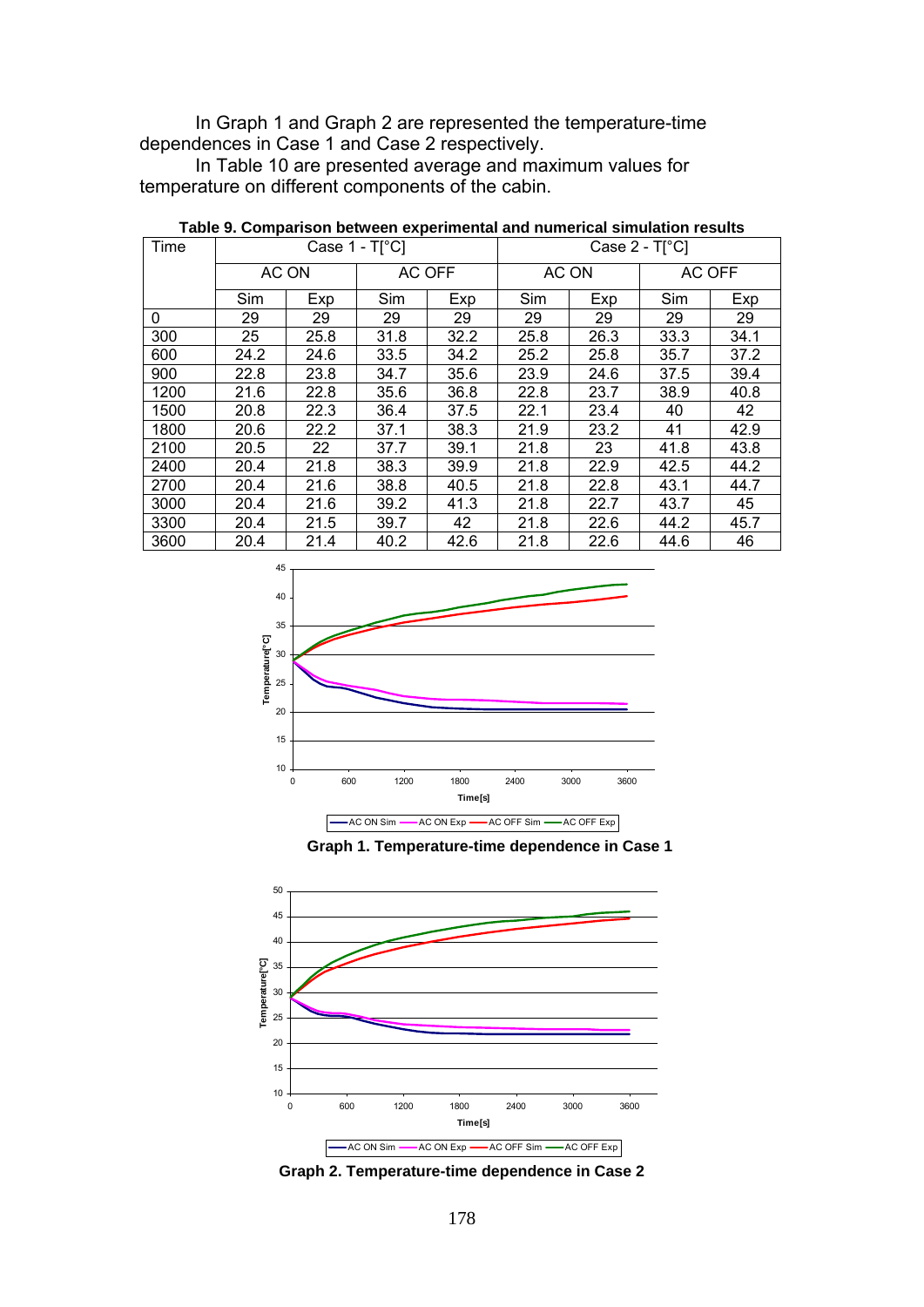| ----       |                                                                                      |                                                                                                        |                                                                                        |                                                   |
|------------|--------------------------------------------------------------------------------------|--------------------------------------------------------------------------------------------------------|----------------------------------------------------------------------------------------|---------------------------------------------------|
|            | Case 1                                                                               |                                                                                                        | Case 2                                                                                 |                                                   |
|            | AC OFF                                                                               | AC ON                                                                                                  | AC OFF                                                                                 | AC ON                                             |
|            | $\mathsf{\Gamma}_{\mathsf{max}}\!/\mathsf{T}_{\mathsf{average}}[\mathrm{^{\circ}C}]$ | $\ulcorner_{\mathsf{average}} \mathsf{[}^{\circ}\mathsf{C} \mathsf{]}$<br>$\mathsf{r}_{\mathsf{max}'}$ | ${\mathsf T}_{\mathsf{average}}[{}^{\circ}\mathsf C]$<br>$\mathsf{T}_{\mathsf{max}}$ / | l <sub>average</sub> [°C] .<br>l <sub>max</sub> / |
| Dashboard  | 70,1/53,6                                                                            | 58,3/40,4                                                                                              | 73,5/61,1                                                                              | 59,7/46,0                                         |
| Left seat  | 71,4/49,2                                                                            | 57,0/34,2                                                                                              | 68,9/43,3                                                                              | 52,0/25,8                                         |
| Right seat | 72,9/54,6                                                                            | 58,2/39,2                                                                                              | 74,7/57,5                                                                              | 58,1/40,6                                         |
| St. wheel  | 67,9/43,5                                                                            | 54,2/28,5                                                                                              | 70,5/49,3                                                                              | 55,1/32,0                                         |
| Rear seat  | 60,8/41,9                                                                            | 45,8/24,4                                                                                              | 75,8/50,5                                                                              | 58,2/25,0                                         |

**Table 10. Maximum and average temperature on different cabin components after 3600s** 

In Figures 4 and 5 we can observe the temperature distribution with a time step of 600s on different components of the cabin.

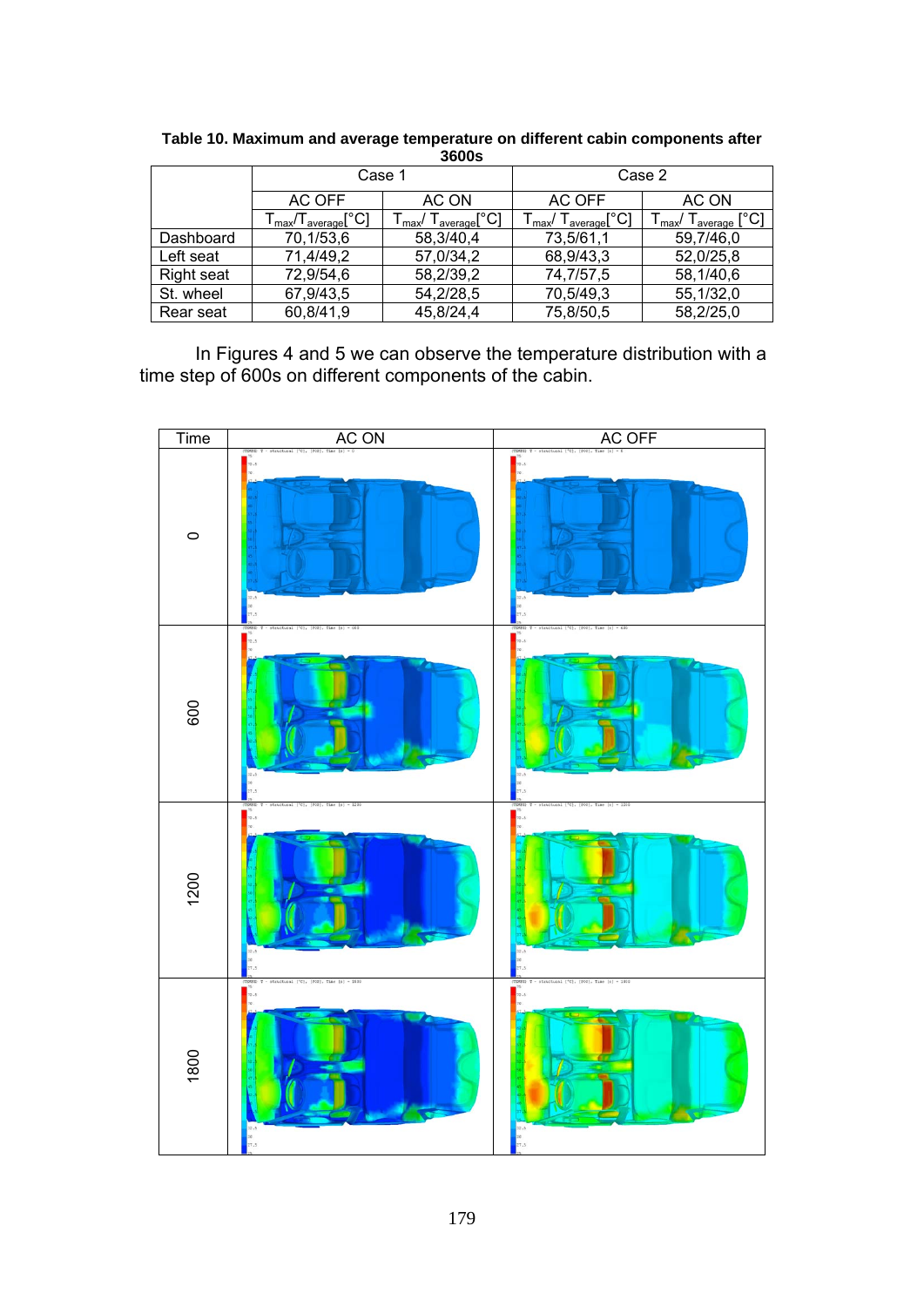

**Figure 4. Temperature distribution on Case 1** 

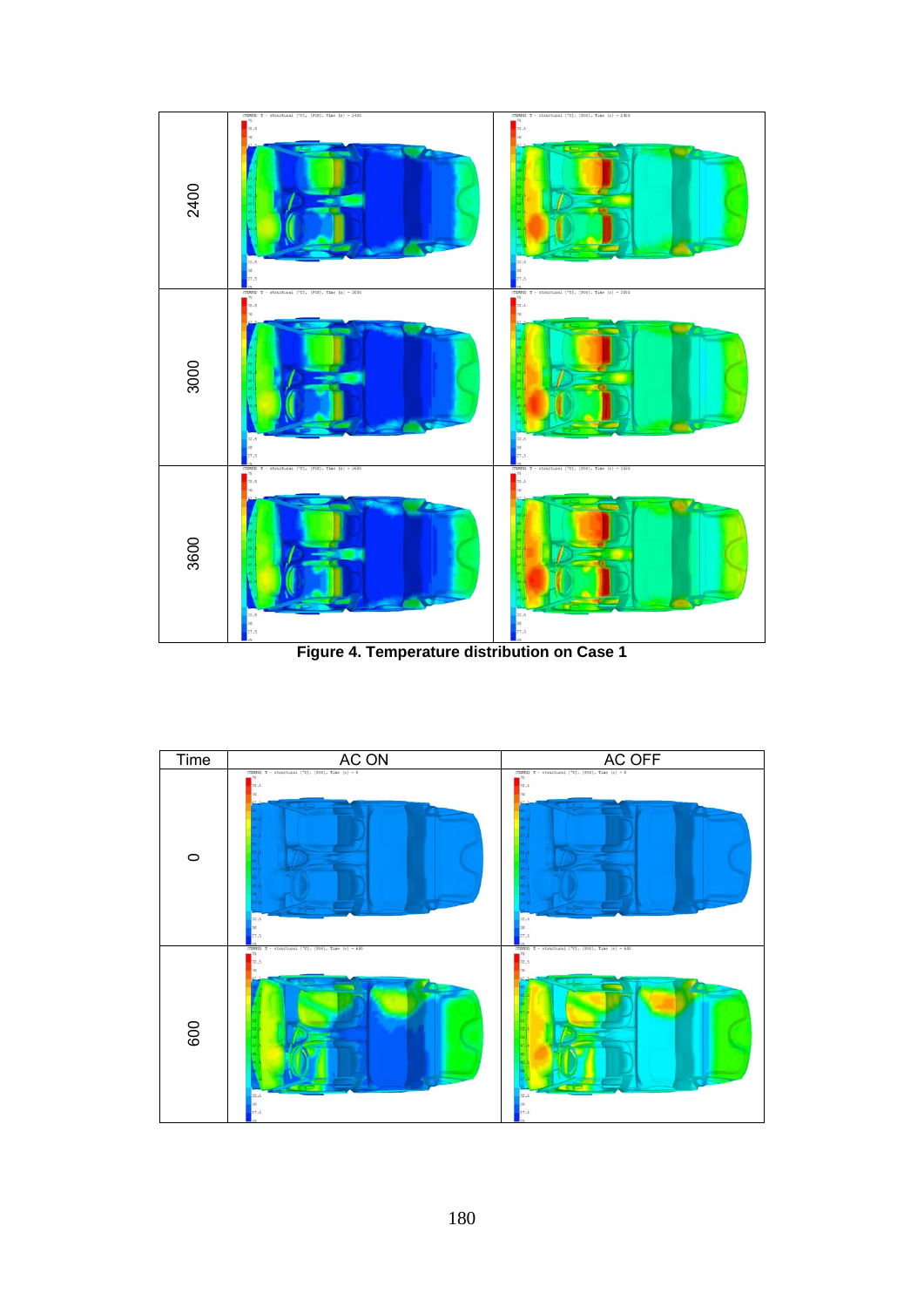

**Figure 4. Temperature distribution on Case 2** 

# **5. CONCLUSION**

As can be seen from the results presented above, values obtained from numerical simulation are close to those obtained experimentally. In this paper the authors have showed that is a correlation between the experimental data and the numerical simulation.